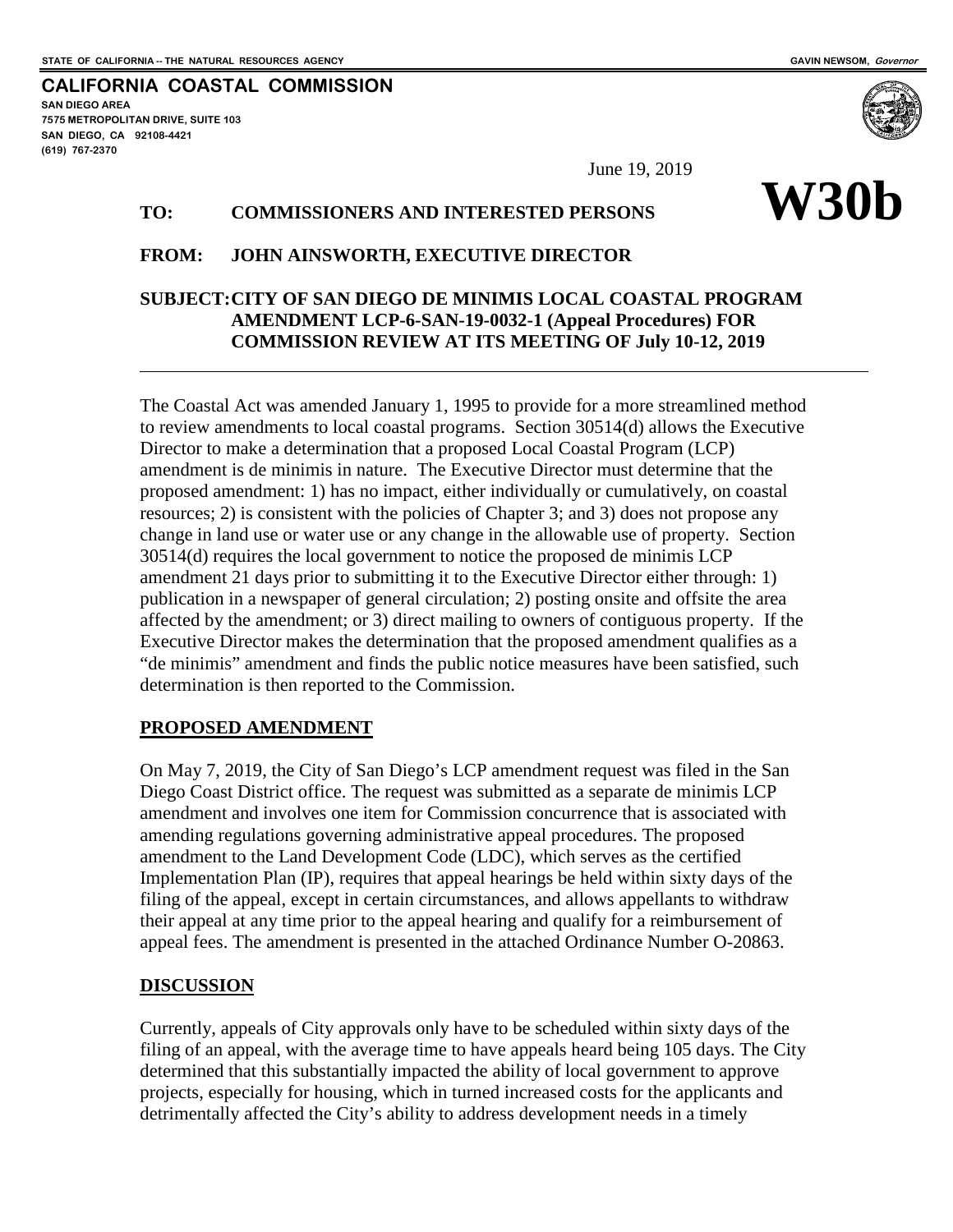LCP-6-SAN-19-0032-1 – de minimus (Appeal Procedures) Page 2

manner. Compounding this delay was that, under current regulatory language, even if an appeal is withdrawn by the appellant, the City is still required to hold the appeal hearing.

Under the proposed amendment, the LDC would be amended to require that appeals be heard, not just scheduled, within sixty days of the filing of an appeal, unless the first regularly scheduled meeting is after the sixty calendar days have passed, in which case the appeal may be heard at the subsequent hearing. Furthermore, the amendment will clarify that if all appeals are withdrawn, the appeal hearing is not required to be held. Finally, appellants withdrawing their appeals may be eligible for reimbursement of the filing fee, minus any appeal-related costs incurred by the City prior to the time of withdrawal. Separately, the City is also increasing the fees for local appeals to one thousand dollars from the current one hundred dollars, so the opportunity to recoup all or a portion of the appeal fee for issues that have been resolved is good at encouraging public participation.

The ability of the public to appeal a formal determination by the local government of a coastal action is a fundamental part of public involvement in the coastal planning process, as well as in ensuring a thorough and transparent review of coastal development and regulatory changes. The proposed amendment does not alter the ability of the public to appeal local government decisions regarding any coastal development permit. The coastal development permit procedures are found in Chapter 12, Article 6 of the LDC, and they are not being revised herein. In addition, as mandated by the Coastal Act and Commission regulations, the charging of a local appeals fee for any appealable coastal development permit allows any concerned party with standing to file an appeal directly to the Coastal Commission. (Cal. Code of Regs. Tit. 14. § 13573(a)(4).) All of the appeal procedures for coastal development permits remain as certified by the Commission.

Thus, because the proposed amendment to the LDC does not change any coastal zone property, any land uses, or have any potential to impact, either individually or cumulatively, coastal resources, the proposed amendment can be found consistent with Chapter 3 of the Coastal Act and be supported.

## **CONSISTENCY WITH THE CALIFORNIA ENVIRONMENTAL QUALITY ACT (CEQA)**

Section 21080.9 of the California Environmental Quality Act (CEQA) exempts local government from the requirement of preparing an environmental impact report (EIR) in connection with its local coastal program. The Coastal Commission and the Commission's LCP review and approval program has been found by the Resources Agency to be functionally equivalent to the EIR process. Thus, under CEQA Section 21080.5, the Commission is relieved of the responsibility to prepare an EIR for each LCP.

For its CEQA determination, the City found that the proposed amendment is not a project as defined by CEQA Guidelines Section 15378(b)(5) and is therefore not subject to CEOA in accordance with CEOA Guidelines Section  $15060(c)(3)$ . Nevertheless, the